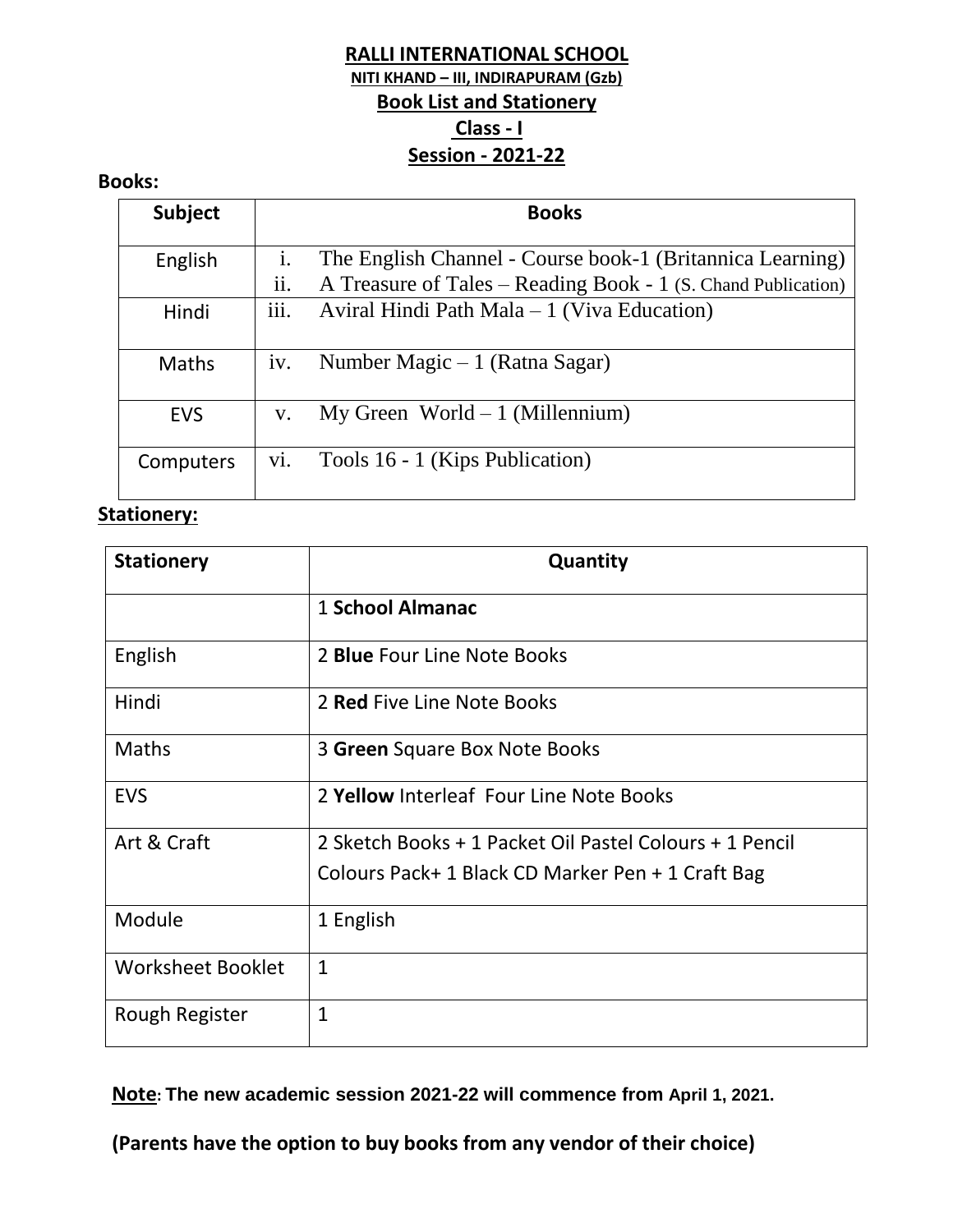# **RALLI INTERNATIONAL SCHOOL NITI KHAND – III, INDIRAPURAM (Gzb) Book List and Stationery Class - II Session - 2021-22**

#### **Books:**

| <b>Subject</b> |                       | <b>Books</b>                                                                                                                |
|----------------|-----------------------|-----------------------------------------------------------------------------------------------------------------------------|
| English        | $\mathbf{i}$ .<br>ii. | The English Channel - Course Book- 2 (Britannica Learning)<br>A Treasure of Tales – Reading Book - 1 (S. Chand Publication) |
| Hindi          | iii.                  | Aviral Hindi Path Mala - 2 (Viva Education)                                                                                 |
| <b>Maths</b>   | iv.                   | Number Magic - 2 (Ratna Sagar)                                                                                              |
| <b>EVS</b>     | $V_{\star}$           | I Care $-2$ (Cambridge)                                                                                                     |
| Computers      | vi.                   | Tools 16 - 2 (Kips Publication)                                                                                             |

# **Stationery:**

| <b>Stationery</b>        | Quantity                                                |
|--------------------------|---------------------------------------------------------|
|                          | 1 School Almanac                                        |
| English                  | 3 <b>Blue</b> Four Line Note Books                      |
| Hindi                    | 3 <b>Red</b> Single Line Note Books                     |
| <b>Maths</b>             | 4 Green Square Box Note Books                           |
| <b>EVS</b>               | 3 Yellow Interleaf Four Line Note Books                 |
| Art & Craft              | 2 Sketch Books + 1 Packet Pencil Colours + 1 Packet Oil |
|                          | Pastel Colours + 1 Black CD Marker Pen + 1 Craft Bag    |
| Module                   | 1 English                                               |
| <b>Worksheet Booklet</b> | $\mathbf{1}$                                            |
| Rough Register           | $\mathbf{1}$                                            |

**Note: The new academic session 2021-22 will commence from April 1, 2021.**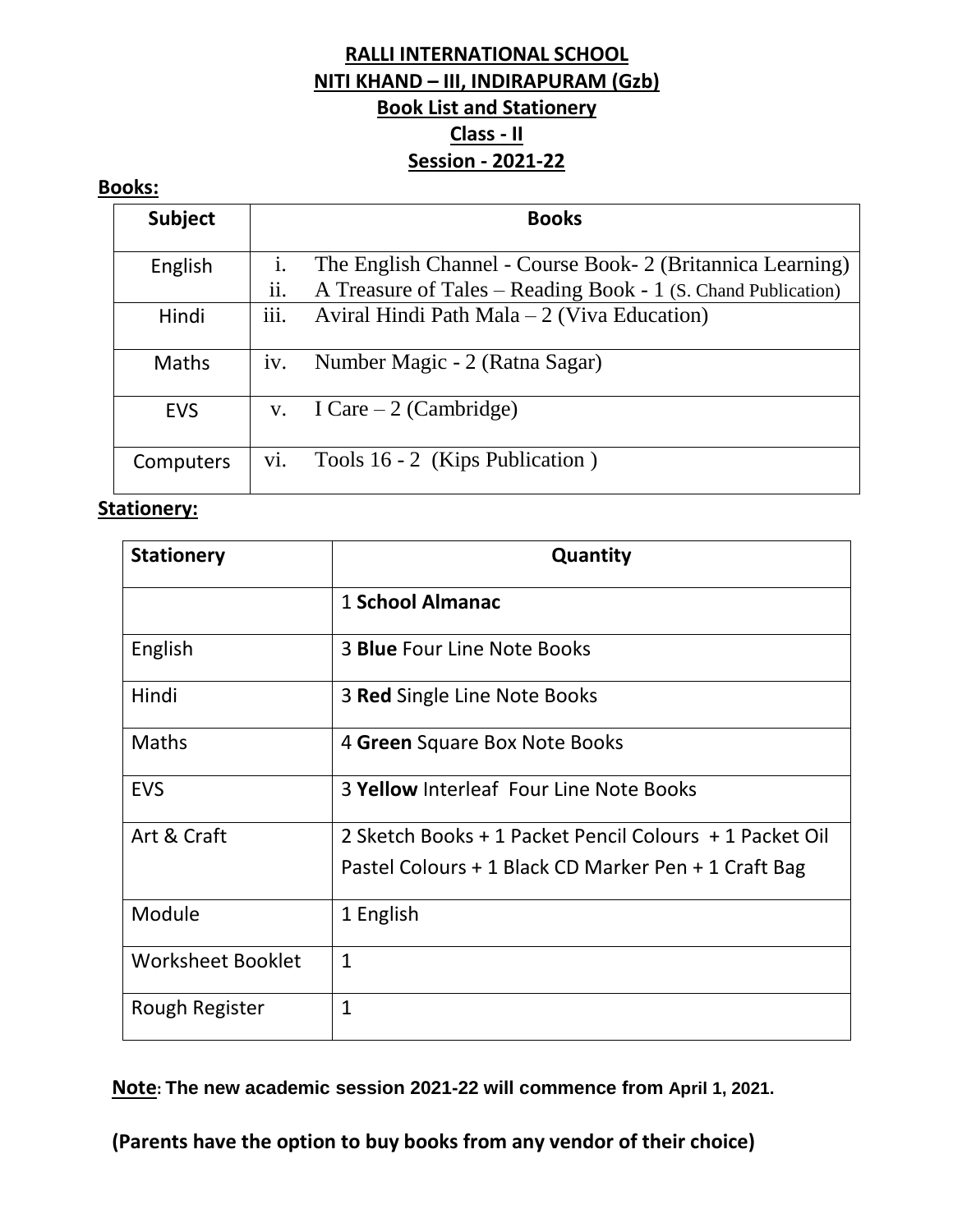## **RALLI INTERNATIONAL SCHOOL NITI KHAND – III, INDIRAPURAM (Gzb) Book List and Stationery Class - III Session - 2021-22**

### **Books:**

| <b>Subject</b> | <b>Books</b>                                                        |
|----------------|---------------------------------------------------------------------|
| English        | The English Channel - Course Book -3 (Britannica Learning)          |
|                | ii.<br>Best Friends Forever – Reading Book (Scholastic Publication) |
| Hindi          | iii. मधुप हिंदी पाठमाला - 3 (Madhubun Educational Books)            |
|                | iv. हिंदी व्याकरण स्धा 3 (गोयल ब्रदर्स प्रकाशन)                     |
| <b>Maths</b>   | v. Number Magic - 3 (Ratna Sagar)                                   |
| <b>EVS</b>     | vi. $l$ Care $-3$ (Cambridge)                                       |
| Computers      | vii. Tools 16-3 (Kips Publication)                                  |

#### **Stationery:**

| <b>Stationery</b>        | Quantity                                             |
|--------------------------|------------------------------------------------------|
|                          | 1 School Almanac                                     |
| English                  | 4 Blue Single Line Notebooks                         |
| Hindi                    | 3 Red Single Line Notebooks                          |
| <b>Maths</b>             | 4 Green Square Box Notebooks                         |
| <b>EVS</b>               | 2 Yellow Single Line Interleaf Notebooks             |
| <b>Project File</b>      | $\mathbf{1}$                                         |
| Art & Craft              | 2 Sketch Books + 1 Packet Pencil Colours +1 Box Oil  |
|                          | Pastel Colours + 1 Black CD Marker Pen + 1 Craft Bag |
| Loose Interleaf Sheet    | 1 Packet                                             |
| Module                   | 1 English                                            |
| <b>Worksheet Booklet</b> | $\mathbf{1}$                                         |
| Rough Register           | $\mathbf{1}$                                         |

**Note: The new academic session 2021-22 will commence from April 1, 2021.**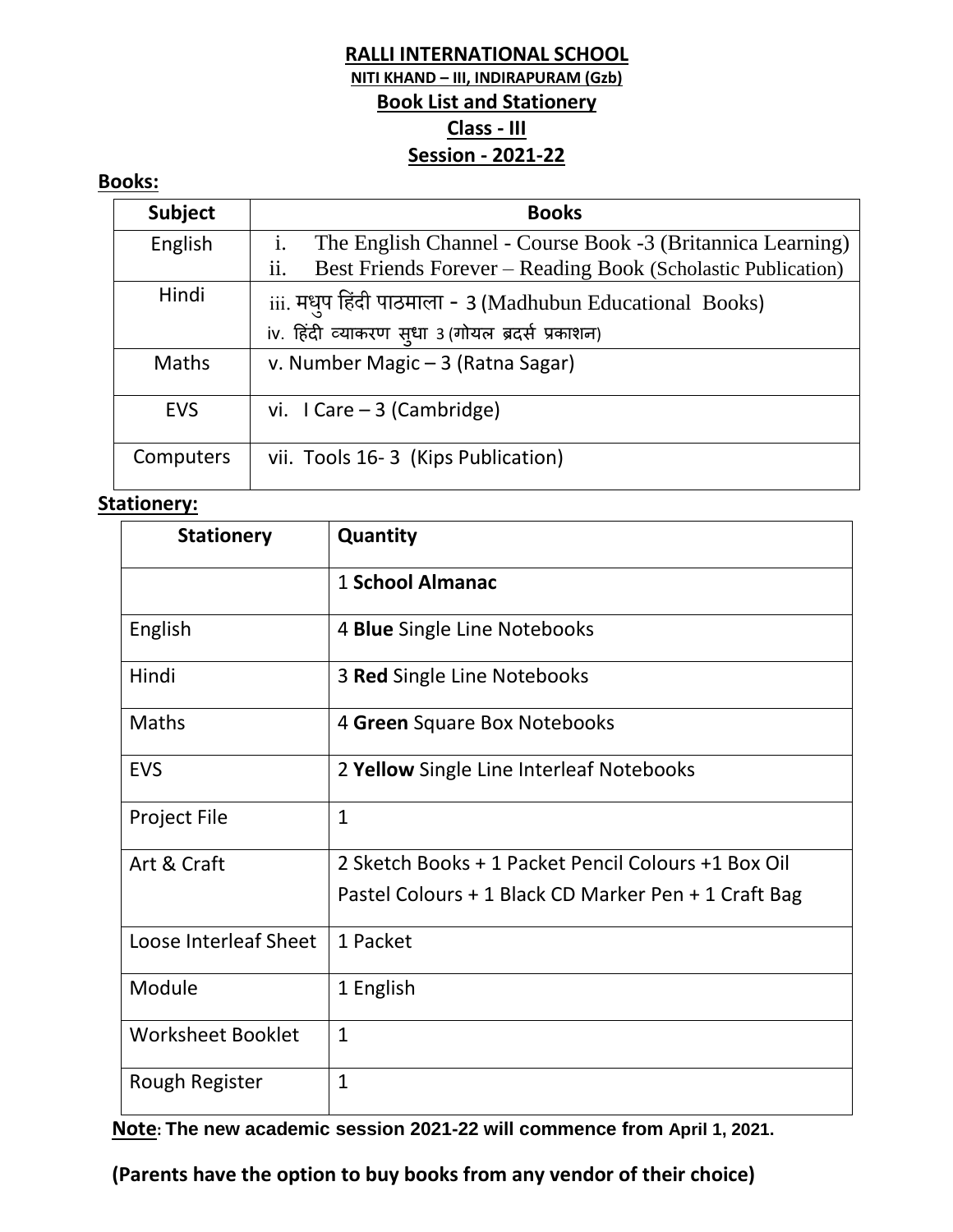# **RALLI INTERNATIONAL SCHOOL NITI KHAND – III, INDIRAPURAM (Gzb) Book List and Stationery Class – IV Session (2021-22)**

# **Books:**

| <b>Subject</b> |                   | <b>Books</b>                                                     |
|----------------|-------------------|------------------------------------------------------------------|
| English        | $\mathbf{i}$ .    | The English Channel (Course Book $-4$ ) – (Britannica Learning)  |
|                | ii.               | Basic English Grammar & Composition $-4$ (Good Luck)             |
|                |                   | Publishers)                                                      |
|                | iii.              | The Boy who Swallowed a Nail – Reading Book (Scholastic          |
|                |                   | Publication)                                                     |
| Hindi          | iv.               | मधुप हिंदी पाठमाला $-4$ (Madhubun Educational Books)             |
|                | V.                | हिंदी व्याकरण सूधा 4 (गोयल ब्रदर्स प्रकाशन)                      |
| <b>Maths</b>   | vi.               | Number Magic $-4$ (Ratna Sagar)                                  |
| $EVS - I$      | vii.              | Universal Science – 4 (Pearson Publication)                      |
| $EVS - II$     | viii.             | Longman Vistas – Social Studies – $4$ (Pearson)                  |
| Computers      | $\overline{1}X$ . | Tools $16-4$ (Kips Publication)                                  |
| Sanskrit       | X.                | सरस्वती नई दीप मणिका (4) परिचय (न्यू सरस्वती हाउस (इंडिया) प्रा. |
|                |                   | लि.)                                                             |
| French         | xi.               | Bonjour (Goyal Publishers & Distributors Pvt. Ltd.) Textbook     |
|                | xii.              | Jeux Faciles en Français – Games and Activities Book – Volume 1  |
|                |                   | (Goyal Publishers & Distributors Pvt. Ltd.)                      |

## **Stationery:**

| <b>Stationery</b>        | Quantity                                                       |
|--------------------------|----------------------------------------------------------------|
|                          | <b>1 School Almanac</b>                                        |
| English                  | 4 Blue Single Line Notebooks                                   |
| Hindi                    | 3 Red Single Line Notebooks                                    |
| <b>Maths</b>             | 5 Green Small Square Notebooks + 1 Green Interleaf             |
|                          | <b>Notebook</b>                                                |
| $EVS - I$                | 2 Yellow Interleaf Notebooks                                   |
| $EVS - II$               | 2 Sky Blue Interleaf Notebooks                                 |
| Sanskrit/French          | 1 Pink Single Line Notebook                                    |
| Art & Craft              | 2 Sketch Books + 1 Oil Pastel Colors + 1 Black CD Marker Pen + |
|                          | 6 Black Sketch Pens + 1 Fevicol                                |
| Map                      | Physical Map of India $-12$                                    |
|                          | Political Map of India $-8$                                    |
| <b>Worksheet Booklet</b> | 1                                                              |

**Note: The new academic session 2021-22 will commence from April 1, 2021.**